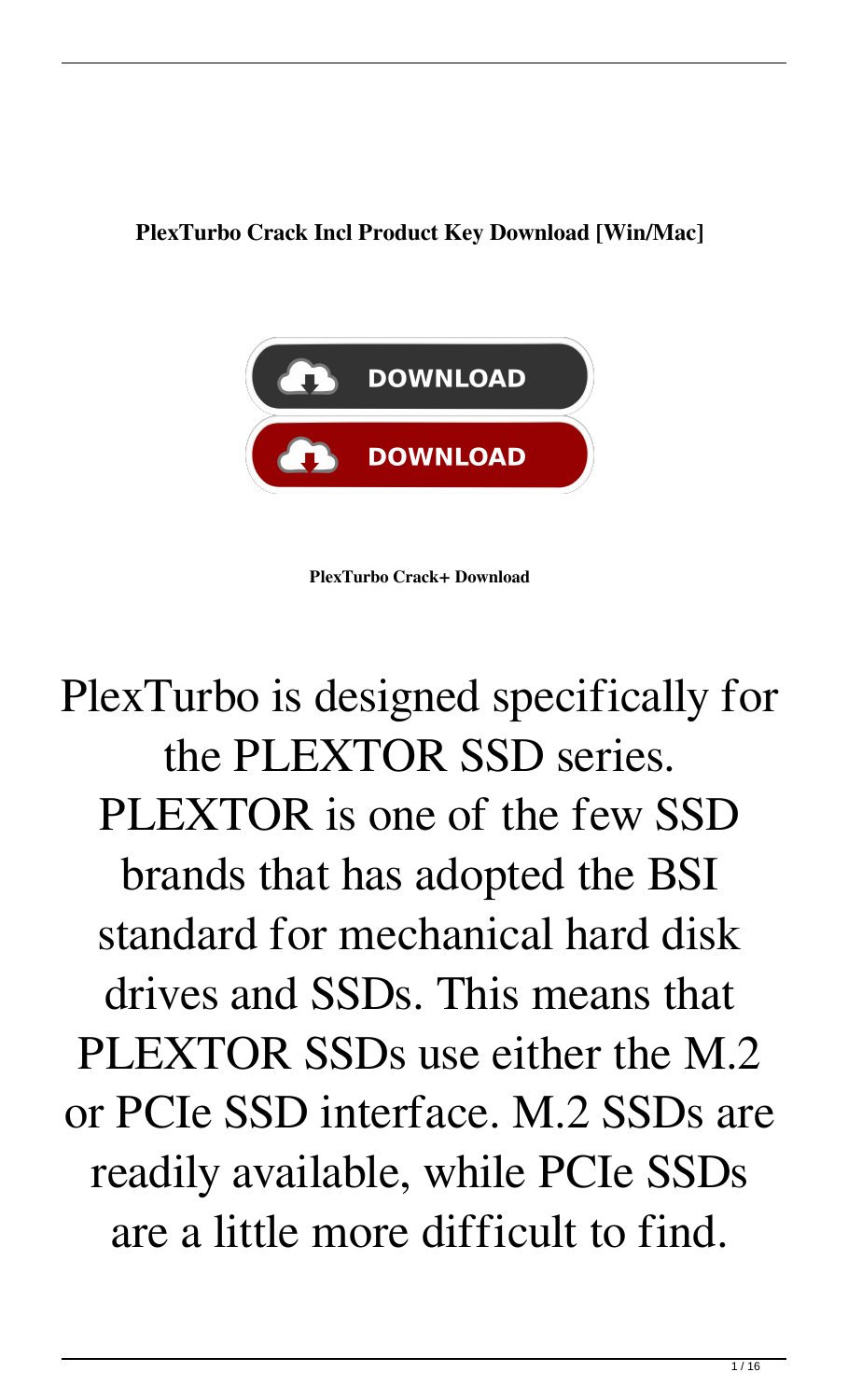PLEXTOR SSDs use the M.2 interface, so they can be used with any available M.2 slot. Features: - PlexTurbo is an easy-to-use and userfriendly application that enhances the performance of your PLEXTOR SSD with smart caching and advanced protection from loss of data. - PlexTurbo offers two main modes of operation: - off (default) mode: PlexTurbo remains offline during use. - on mode: PlexTurbo acts as a virtual hard drive that resides in the PC's RAM (memory). - PlexTurbo works with all operating systems that support the creation of a RAM disk. - PlexTurbo provides a view of all the PLEXTOR SSDs that are running on the computer. PlexTurbo displays the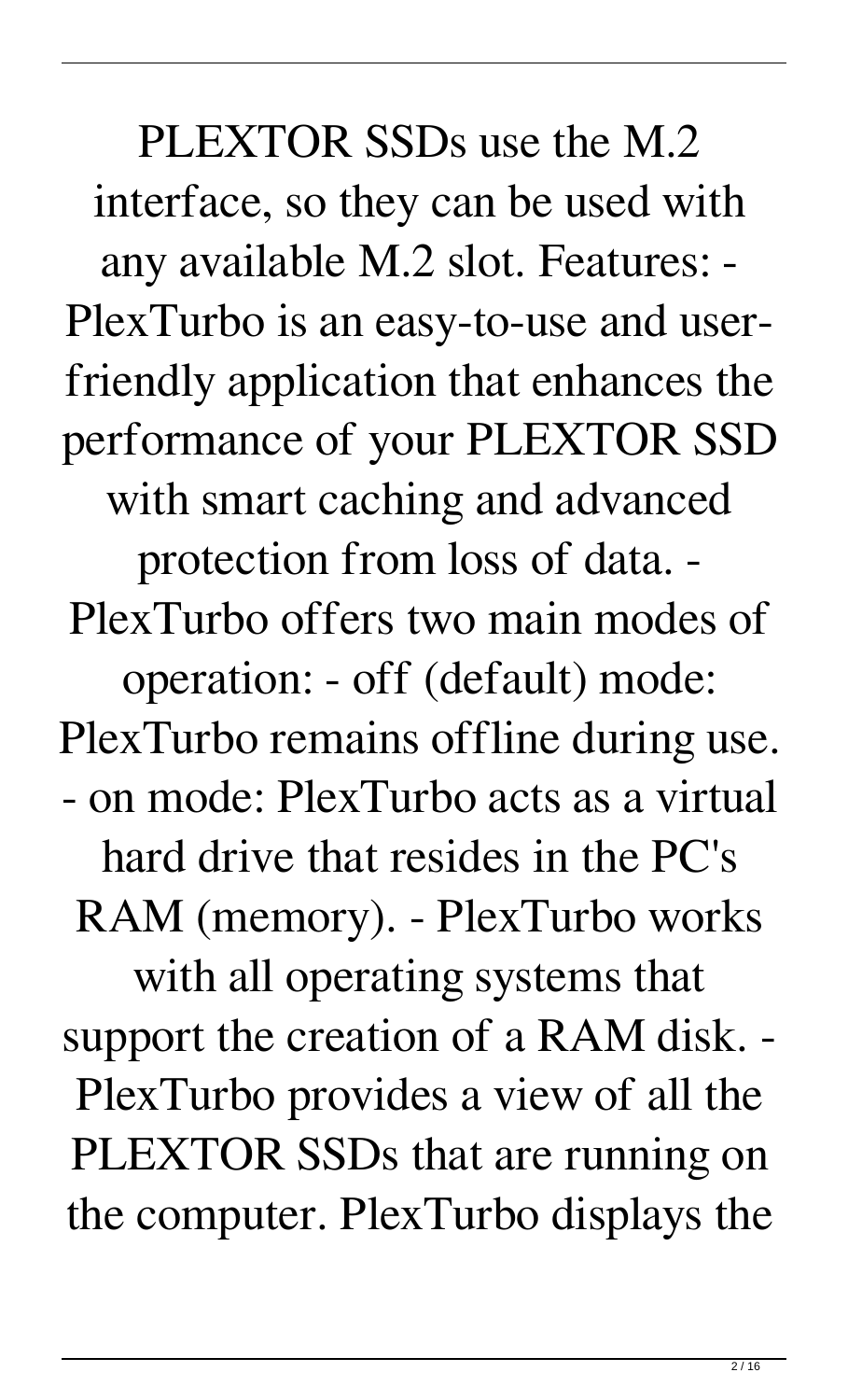total cache capacity of the drives, the total volume of reduced write cache write operations, and the maximum cache size that will be used. PlexTurbo also shows the last successful write operation and the amount of data that was written. - PlexTurbo can preload files that are used by the operating system during the next boot. This is useful for quick boot times. - PlexTurbo has two parameters to be set: the maximum cache size and the number of preloaded files. - PlexTurbo works with multiple drives that use smart caching technology. To improve performance, PlexTurbo can automatically manage the balance between the drives. - PlexTurbo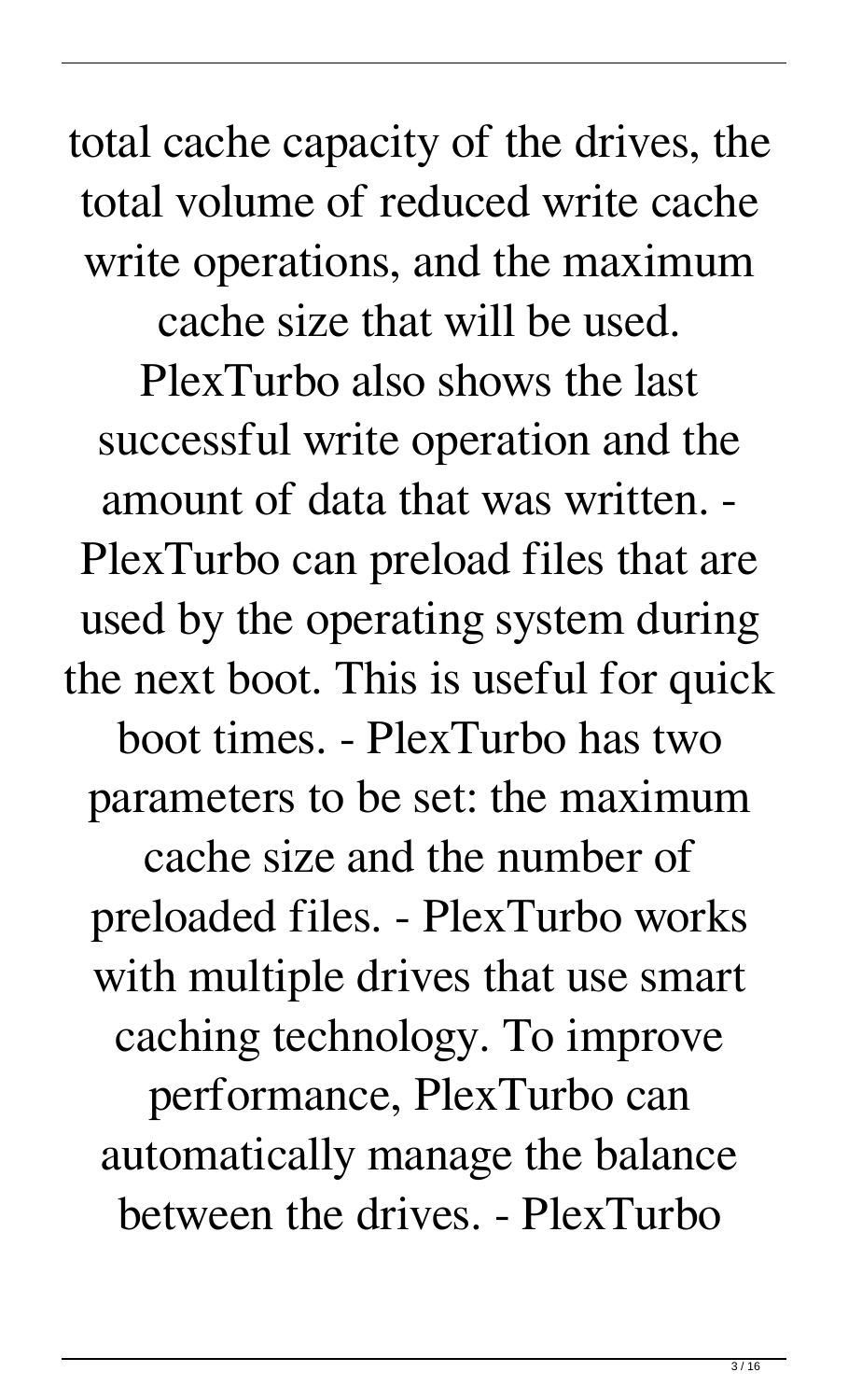offers offline operation, and can act as a virtual RAM drive. - PlexTurbo can be used with any M.2 SSD. -

PlexTurbo's features can be configured using the 'Advanced Settings' window. - PlexTurbo is compatible with any Windows operating system and requires Windows 7, Windows 8, or Windows 8.1. Retail I have no idea why you'd want this, but if it sounds good to you, then go ahead and download it. Otherwise, there are plenty of other apps that do the same thing. @Radir I want this because

**PlexTurbo X64**

KeyMactro is a simple but powerful macro recorder. With KeyMactro you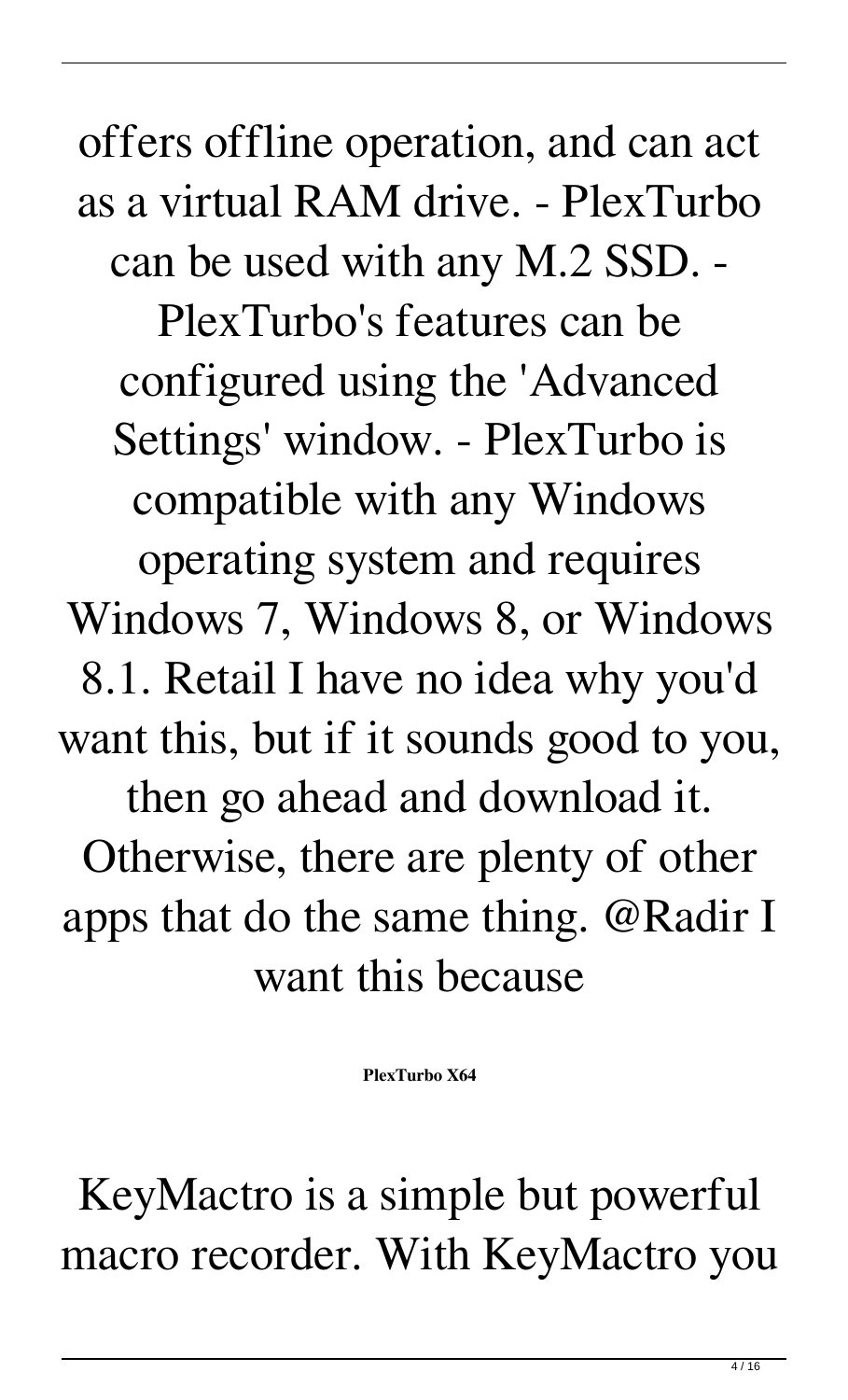can record keyboard and mouse events to a file. Recorded actions can be play-ed back like a video. It can help you create complex and efficient scripts. What's more, you can use the videos to develop your own games.

Universal Desktop Player Free Download Universal Desktop Player Free Download 1 Universal Desktop

Player is a free software for

Windows, developed by Eltima Software. The most used version is 9. Universal Desktop Player Help: Universal Desktop Player is a free software for Windows, developed by Eltima Software. The most used version is 9.9.14.0. There are 1 downloads of Universal Desktop Player Free Download available. As a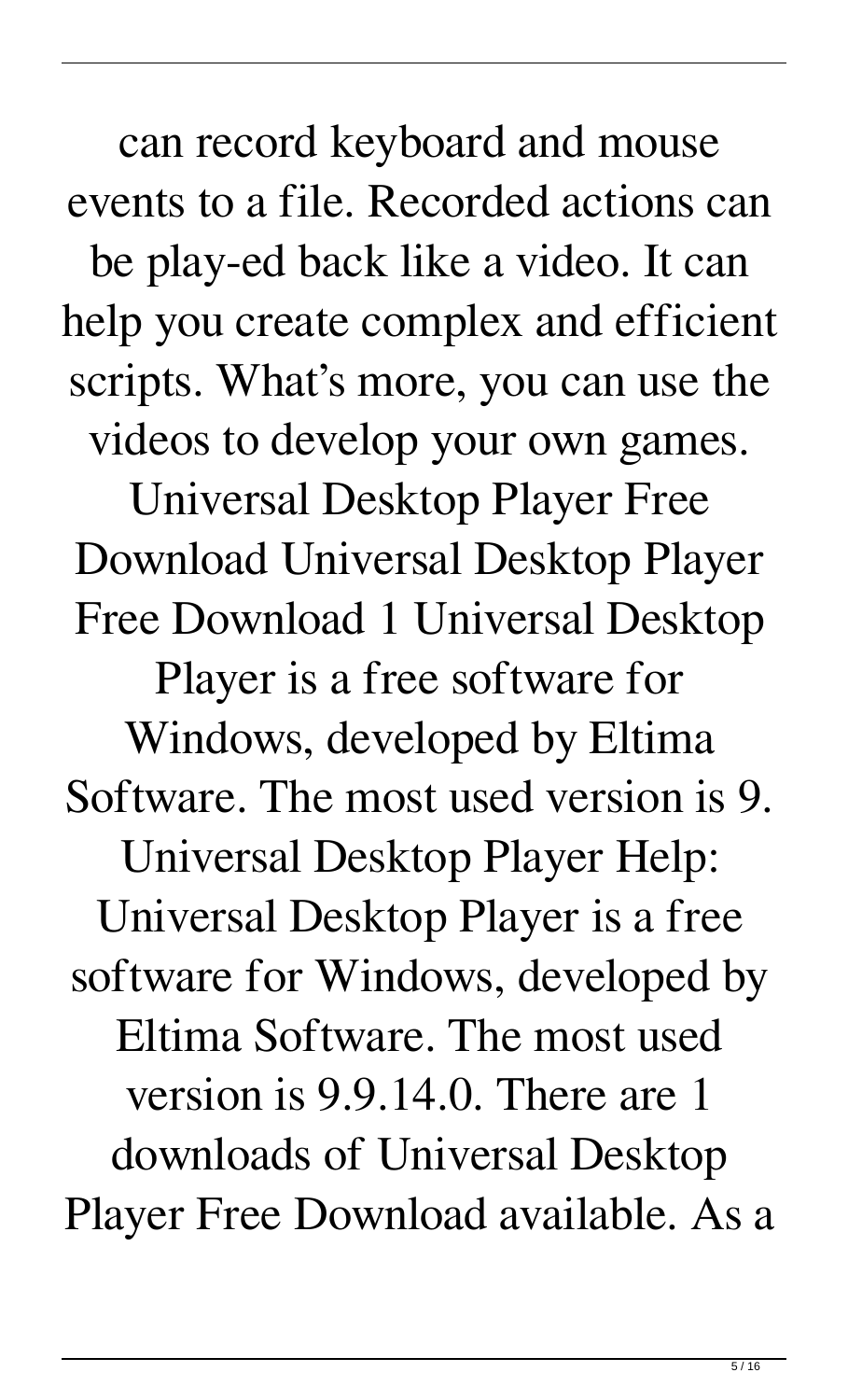download manager we highly recommend you to install one of these download managers. Download managers install and update your downloads from your favorite download server and process them using sophisticated technology. Between downloads you will be notified via email about which files have been updated. Select one of the downloads below. This should download Universal Desktop Player Free Download to your computer. 77a5ca646e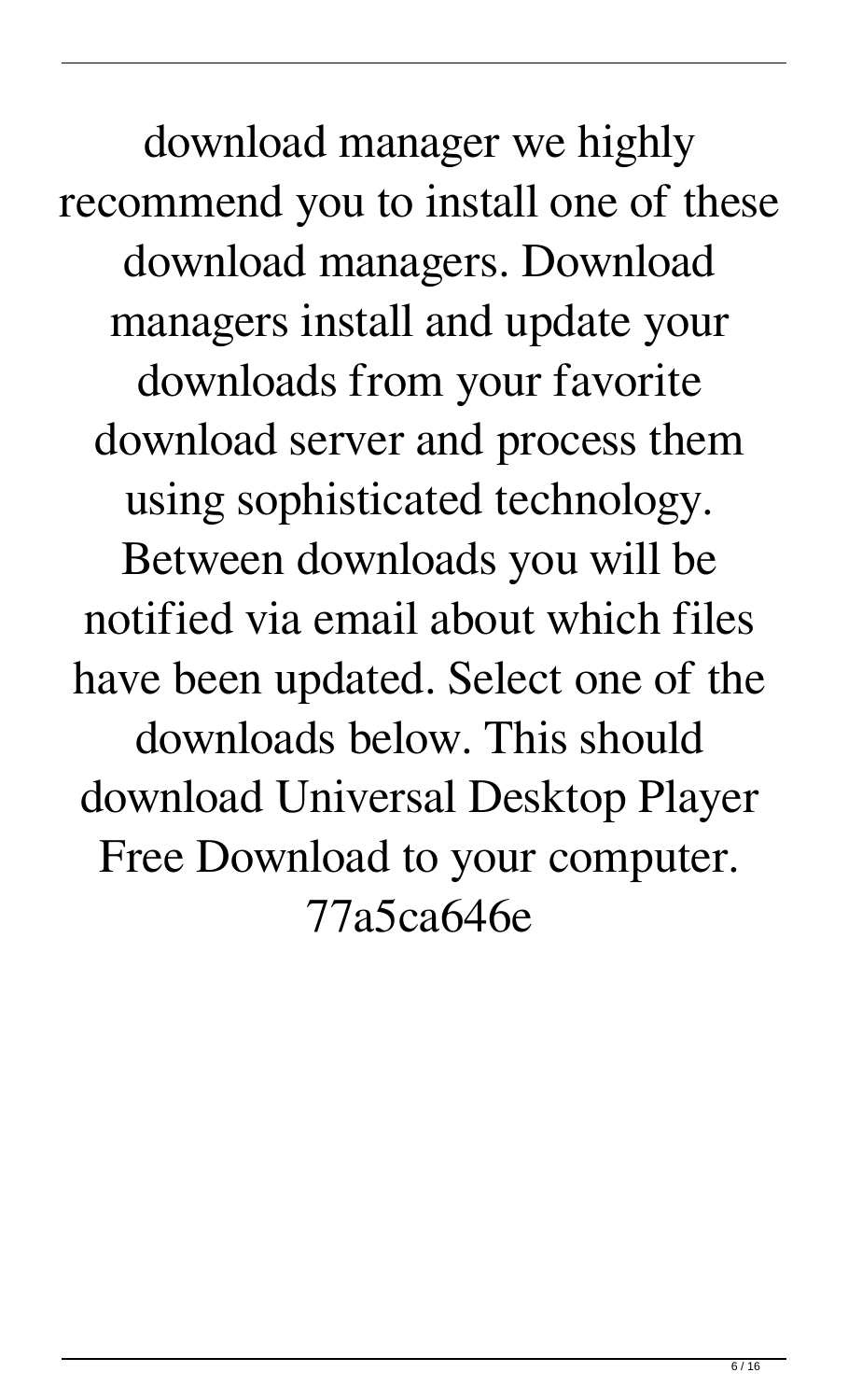PlexTurbo is a caching software for SSD, that makes use of the RAM memory to increase performance without using Hard disks and reduces the usage of your SSD memory. Features: ? Smart Cache Technology: - Automatically detect frequently used data files and cache them in your RAM memory - Supports multi-disk caching technology - Automatically load and cache your program files on the first boot - A simple intuitive interface - Ad-Free ? Advanced Power Saving Function: -

Automatically detect and cache your frequently used data files to increase performance - Automatically save the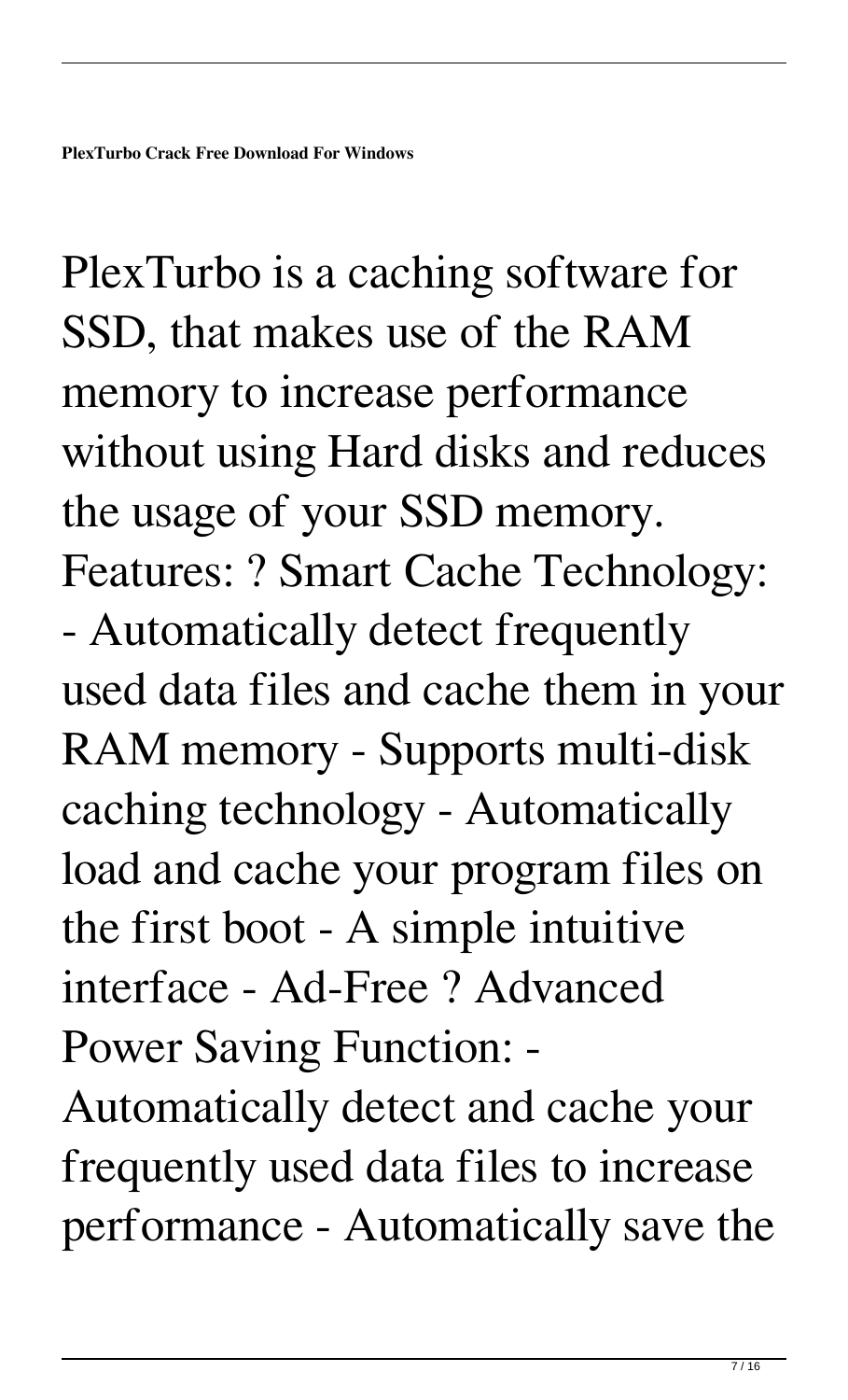power for your SSD devices - A simple intuitive interface - Ad-Free ? Up-To-Date Data File List: - PlexTurbo's cache manager lists all the cached files and drives - PlexTurbo's cache manager displays the file and drive info as well - PlexTurbo's cache manager displays the cache status and usage - PlexTurbo's cache manager displays the cache status and usage - PlexTurbo's cache manager displays the cache status and usage - PlexTurbo's cache manager displays the cache status and usage - PlexTurbo's cache manager displays the cache status and usage - PlexTurbo's cache manager displays the cache status and usage -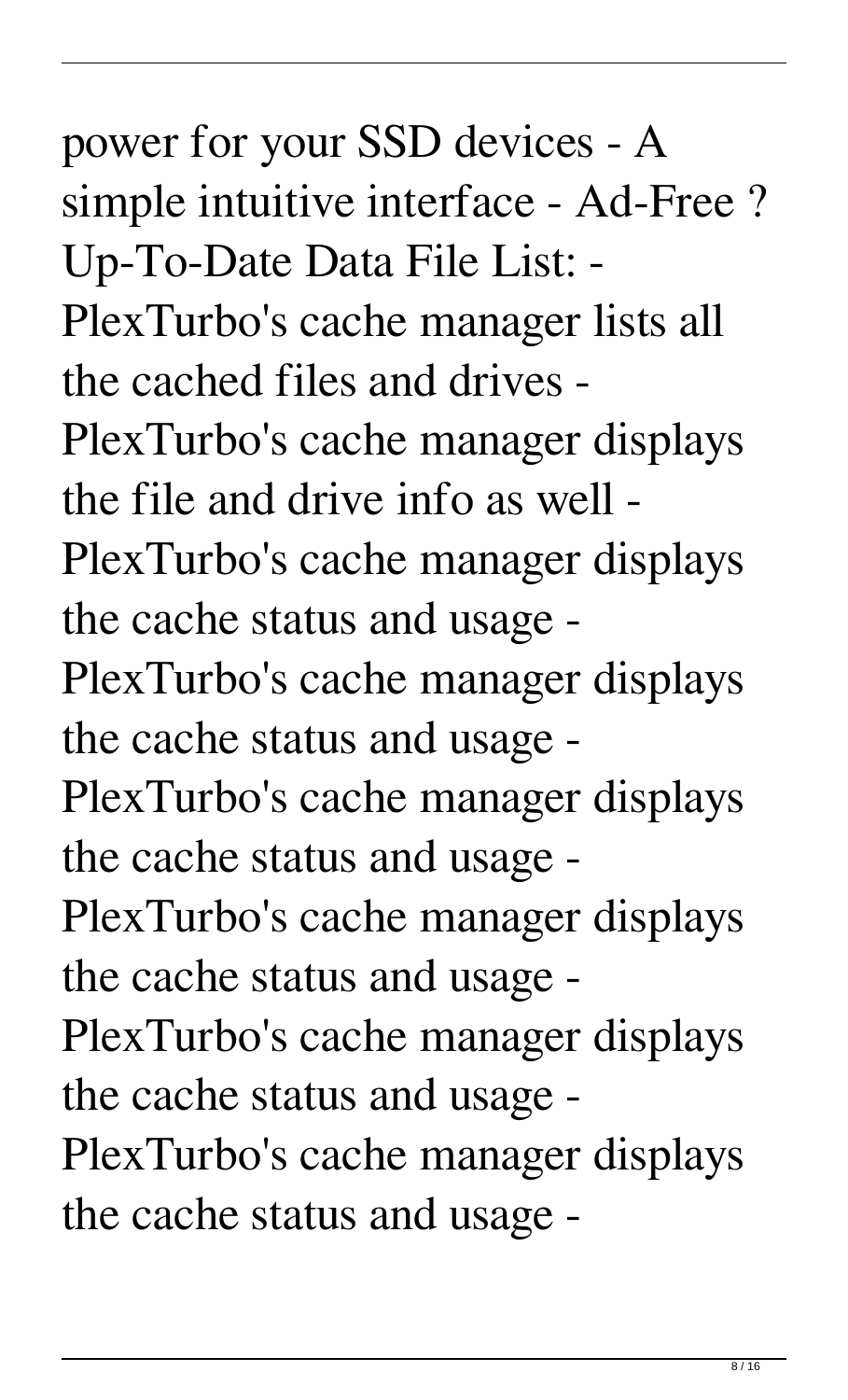PlexTurbo's cache manager displays the cache status and usage - PlexTurbo's cache manager displays the cache status and usage - PlexTurbo's cache manager displays the cache status and usage - PlexTurbo's cache manager displays the cache status and usage - PlexTurbo's cache manager displays the cache status and usage - PlexTurbo's cache manager displays the cache status and usage - PlexTurbo's cache manager displays the cache status and usage - PlexTurbo's cache manager displays the cache status and usage - PlexTurbo's cache manager displays the cache status and usage - PlexTurbo's cache manager displays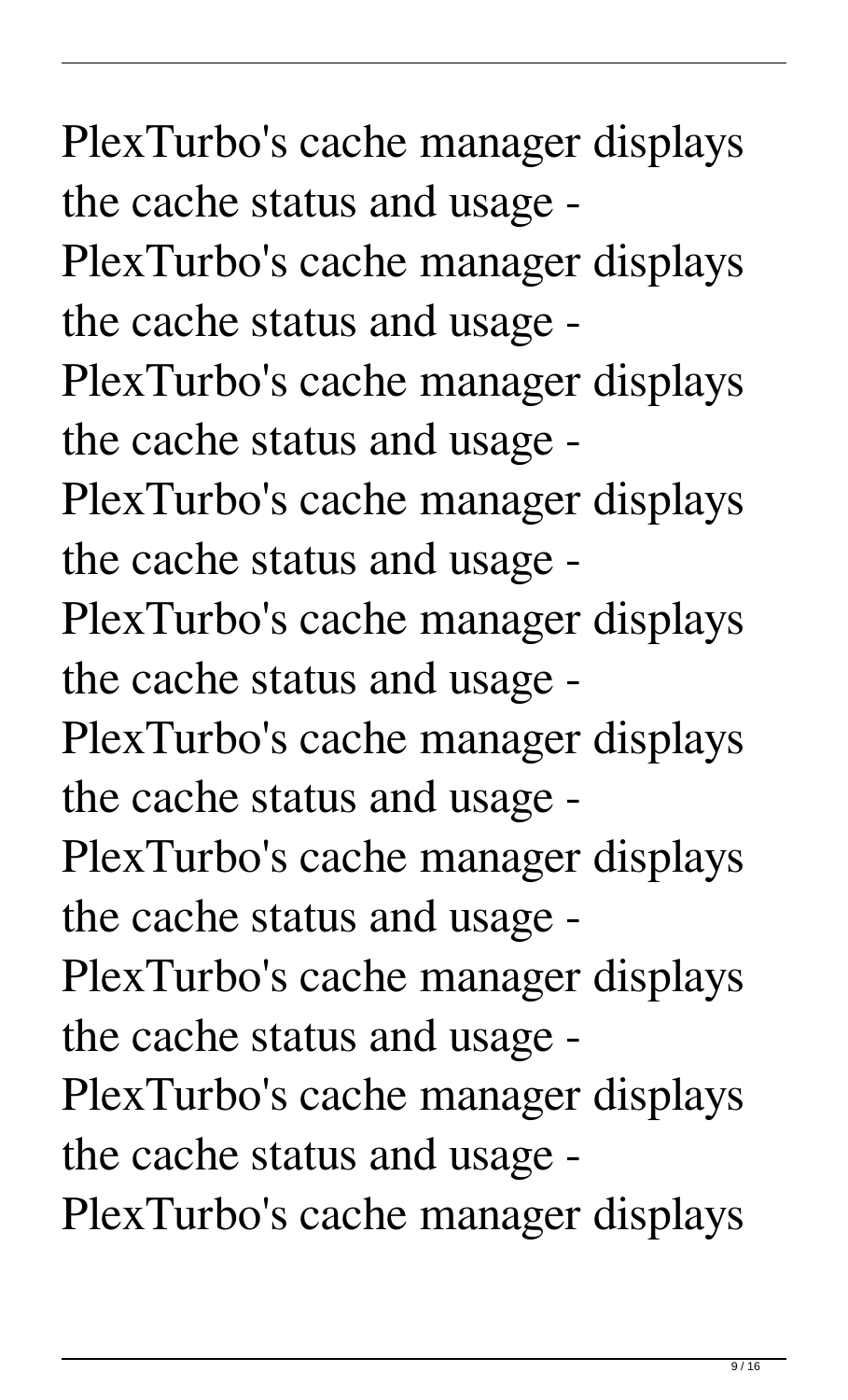the cache status and usage - PlexTurbo's cache manager displays the cache status and usage - PlexTurbo's cache manager displays the cache status and usage - PlexTurbo's cache manager displays the cache status and usage - PlexTurbo's cache manager displays the cache status and usage - PlexTurbo's cache manager displays the cache status and usage - PlexTurbo's cache manager displays the cache status and usage - PlexTurbo's cache manager displays the cache status and usage - PlexTurbo's cache manager displays the

**What's New in the PlexTurbo?**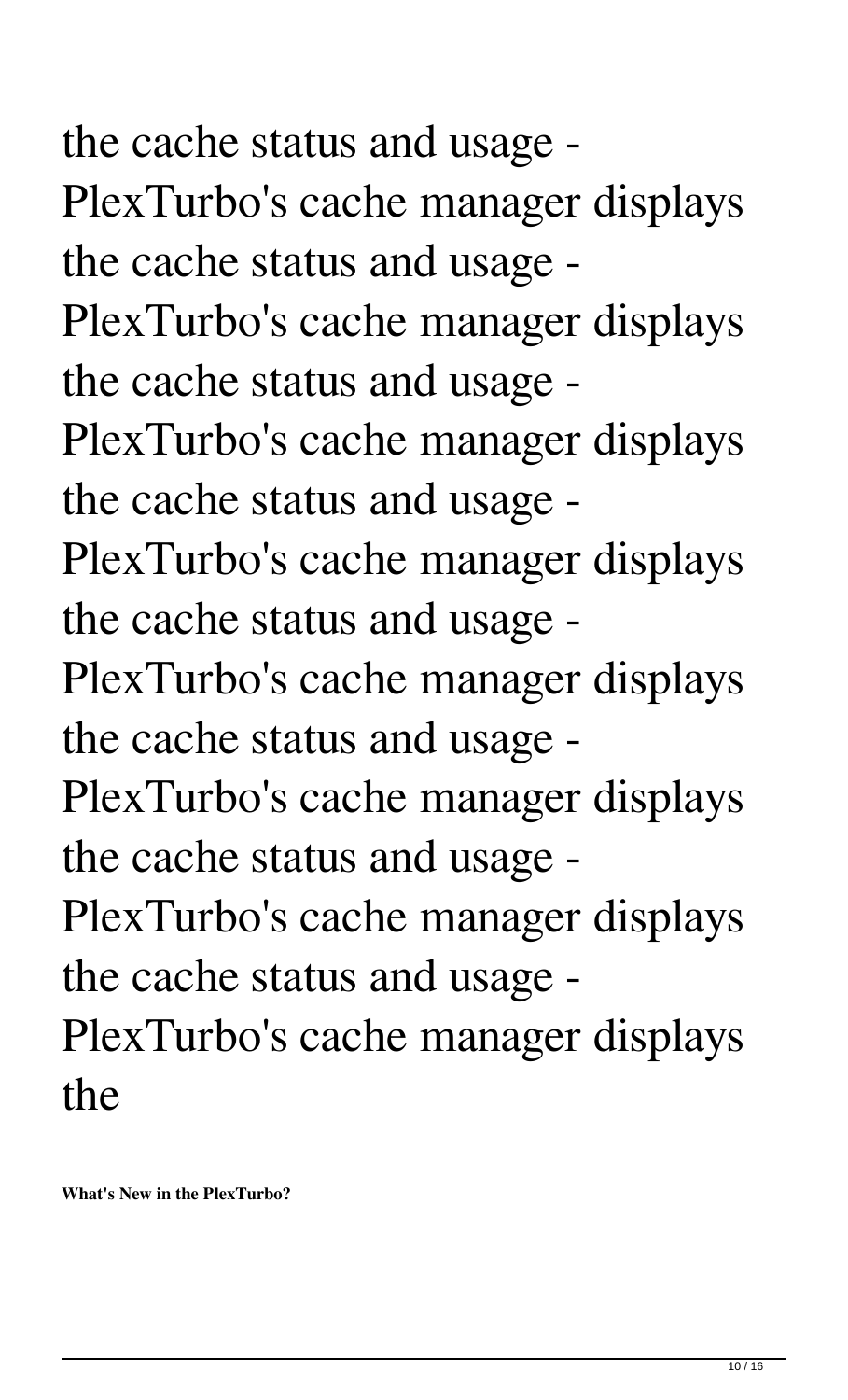Linux software update to fix several vulnerabilities in OpenSSL. Severity: High CVSSv2: 10

(AV:N/AC:L/Au:N/C:C/I:C/A:C) CWE: CWE-193: Improper Output Restriction CWE-20: Use of

Resource-Sensitive Operations in a Security-Critical Context CWE-793: Use of a Broader Than Required API CWE-787: Improper or Unexpected Resource Allocation CVE:

CVE-2017-7547: Use of an Oracle Java 6 Update 41 JCE Cryptography Extension Algorithm

CVE-2017-7617: Improper Input Validation in OCSP Validation of SSL Certificate CVE-2017-8123: Improper Handling of Unknown Extension in Web SSL/TLS Server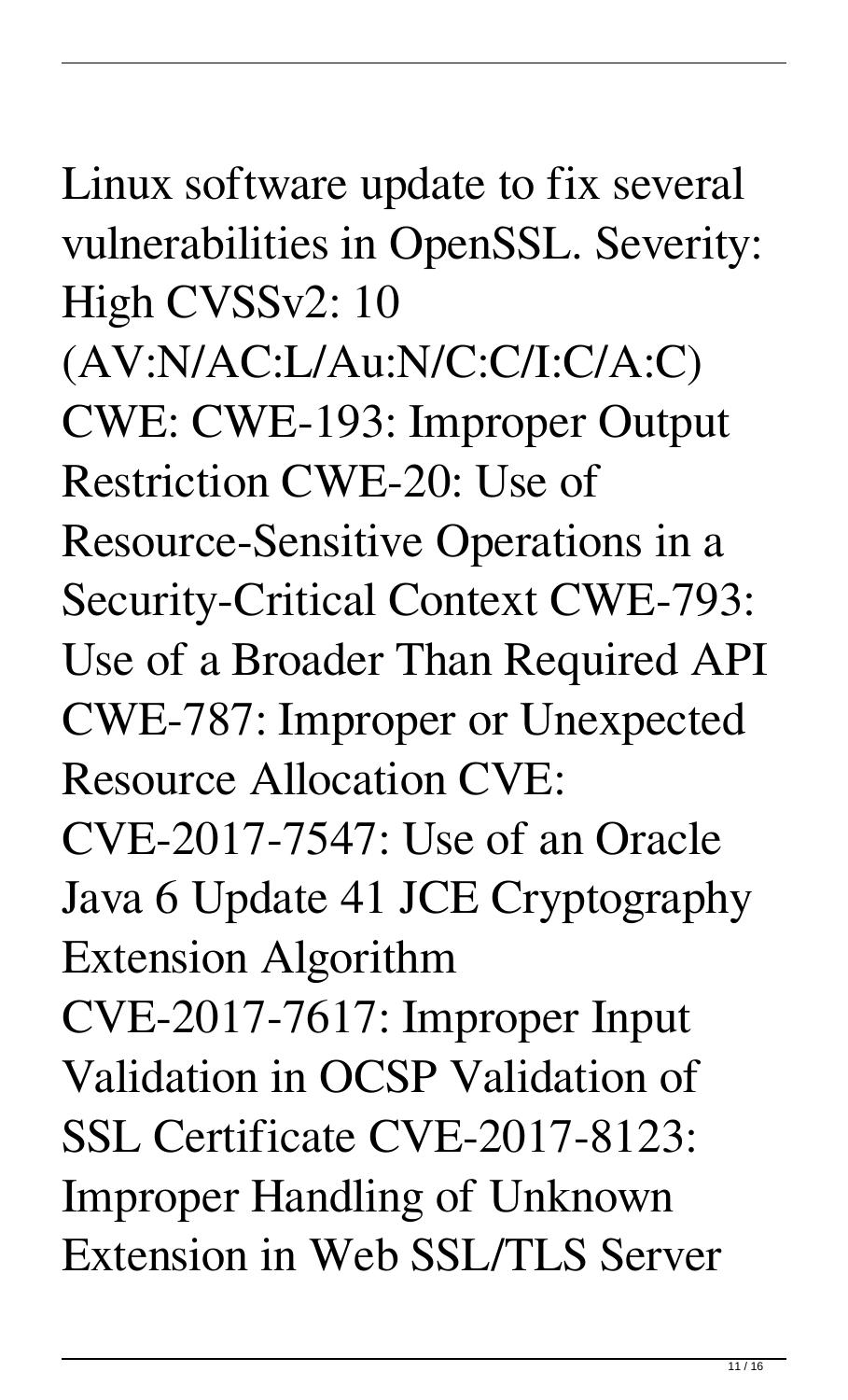Certificate CVE-2017-8125: Improper Web Server SSL/TLS Client Certificate Validation CVE-2017-8054: Improper Processing of the Server Name Indication Extension CVE-2017-8263: Improper Processing of the Forward Secrecy Algorithm CVE-2017-8282: Improper Input Validation in SSL/TLS Session Ticket Extraction CVE-2017-8283: Improper Session ID Length Check in SSL/TLS Session Ticket Extraction CVE-2017-8284: Improper Operation of the Forward Secrecy Algorithm CVE-2017-8285: Improper Validation of Elliptic Curve Cryptography Algorithms in OCSP CVE-2017-8291: Improper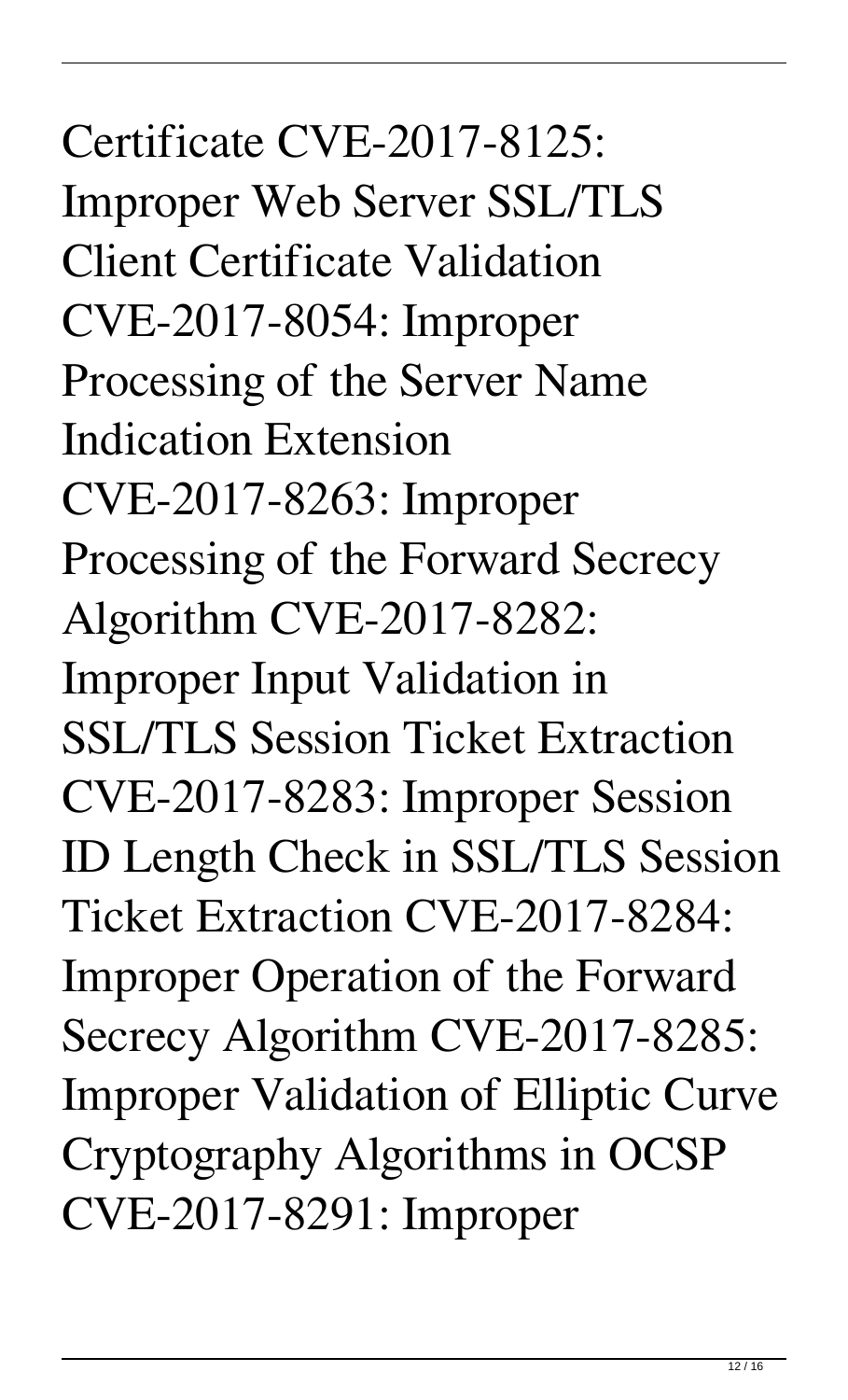Processing of the Server Name Indication Extension CVE-2017-8338: Improper Input Validation in the TLS Server-Hello Message CVE-2017-8339: Improper Validation of the Certificate Revocation List CVE-2017-8344: Improper Processing of the Forward Secrecy Algorithm CVE-2017-8345: Improper Processing of the Server Name Indication Extension Disclaimer: The following list is not intended to be exhaustive. If you think you've found an error in this data, please see our page on submitting errors to W3C. W3C maintains a list of known errors. See the Errata List URL for more information. For any Web site that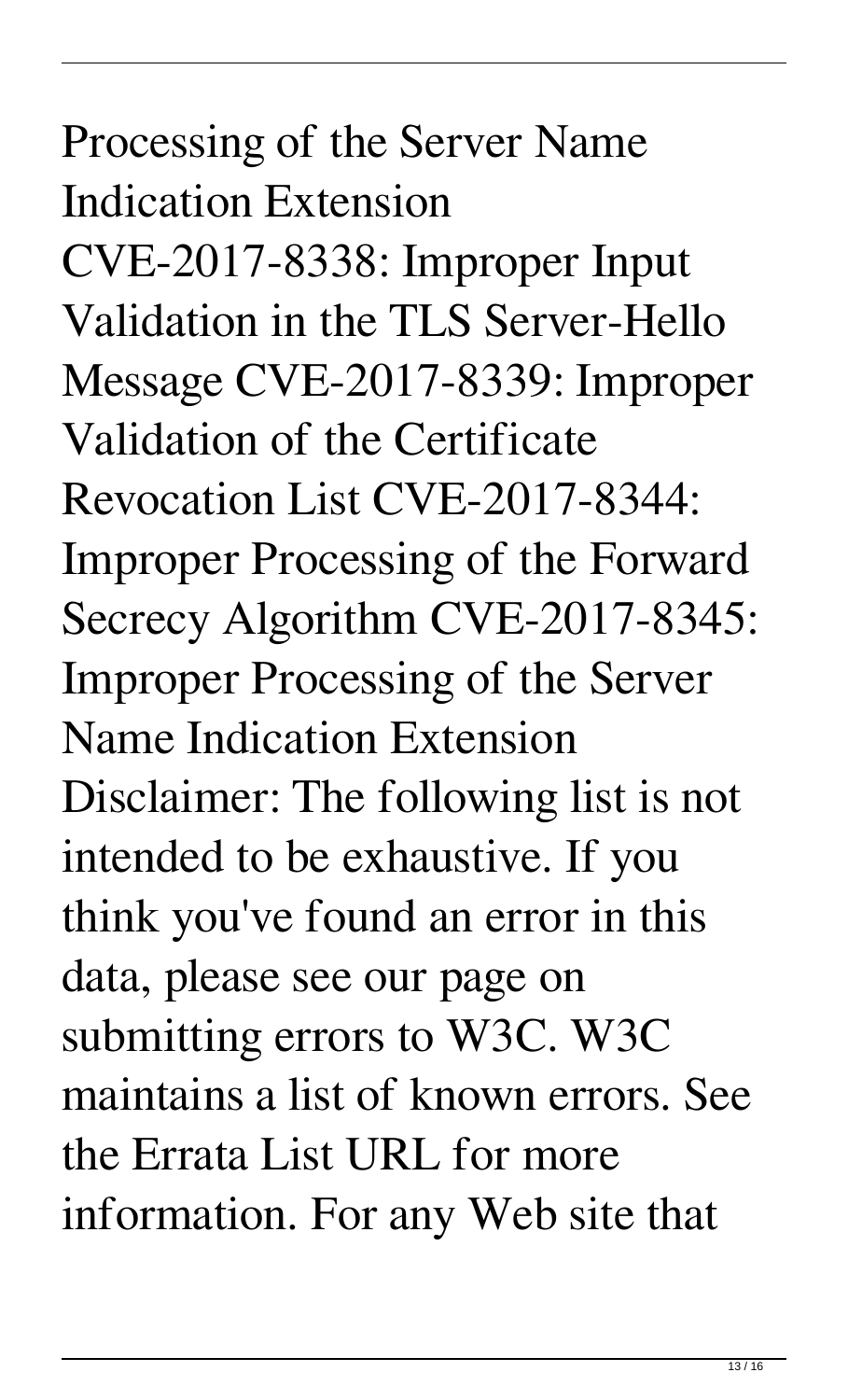you own, you have the right to access its content, and to know whether information about yourself is being collected by that site. This document explains what information is being collected, how it is being used, and who is collecting it. For more information about your privacy rights, please see the Privacy Information. This document is an educational tool for W3C Members, this page for W3C Staff and public, this page for the public, this page for browser vendors, and this page for other interested parties. For more information about the status of this document,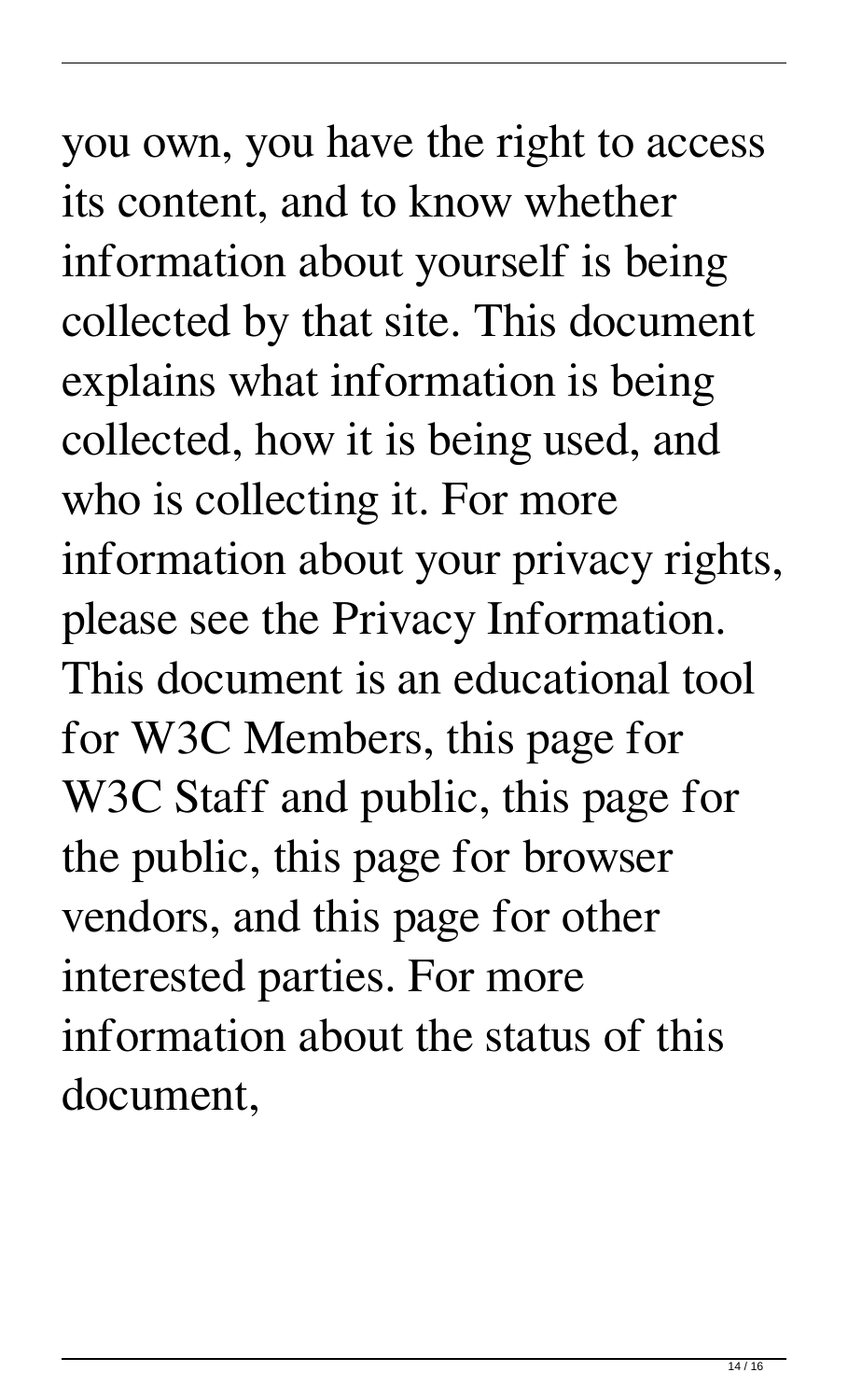REQUIRED Intel Celeron or similar and better CPU At least 1GB of memory Ethernet (LAN) port DirectX9 compatible video card (ATI or NVIDIA) RECOMMENDED Wired Keyboard and Mouse Processor: Intel Celeron 1.0GHz or better Memory: 1 GB Video Card: ATI or NVIDIA DVD or DVD-RW drive Hard Disk Space: 5 GB Network: Broadband Internet connection The DVD download will be

## Related links:

[https://mondetectiveimmobilier.com/wp-content/uploads/2022/06/AD\\_Ping.pdf](https://mondetectiveimmobilier.com/wp-content/uploads/2022/06/AD_Ping.pdf) <https://lit-meadow-86740.herokuapp.com/jehoquym.pdf> <https://wakelet.com/wake/btFcgTlfBKhcDErepkbDk> <https://yemensouq.com/wp-content/uploads/2022/06/NemoBar.pdf>

[https://adsocialnetwork.com/upload/files/2022/06/l9WT2b8SdJcgKwr41jSH\\_06\\_d63d1e3722d0d99a4b5a4790acd019b9\\_fil](https://adsocialnetwork.com/upload/files/2022/06/l9WT2b8SdJcgKwr41jSH_06_d63d1e3722d0d99a4b5a4790acd019b9_file.pdf)